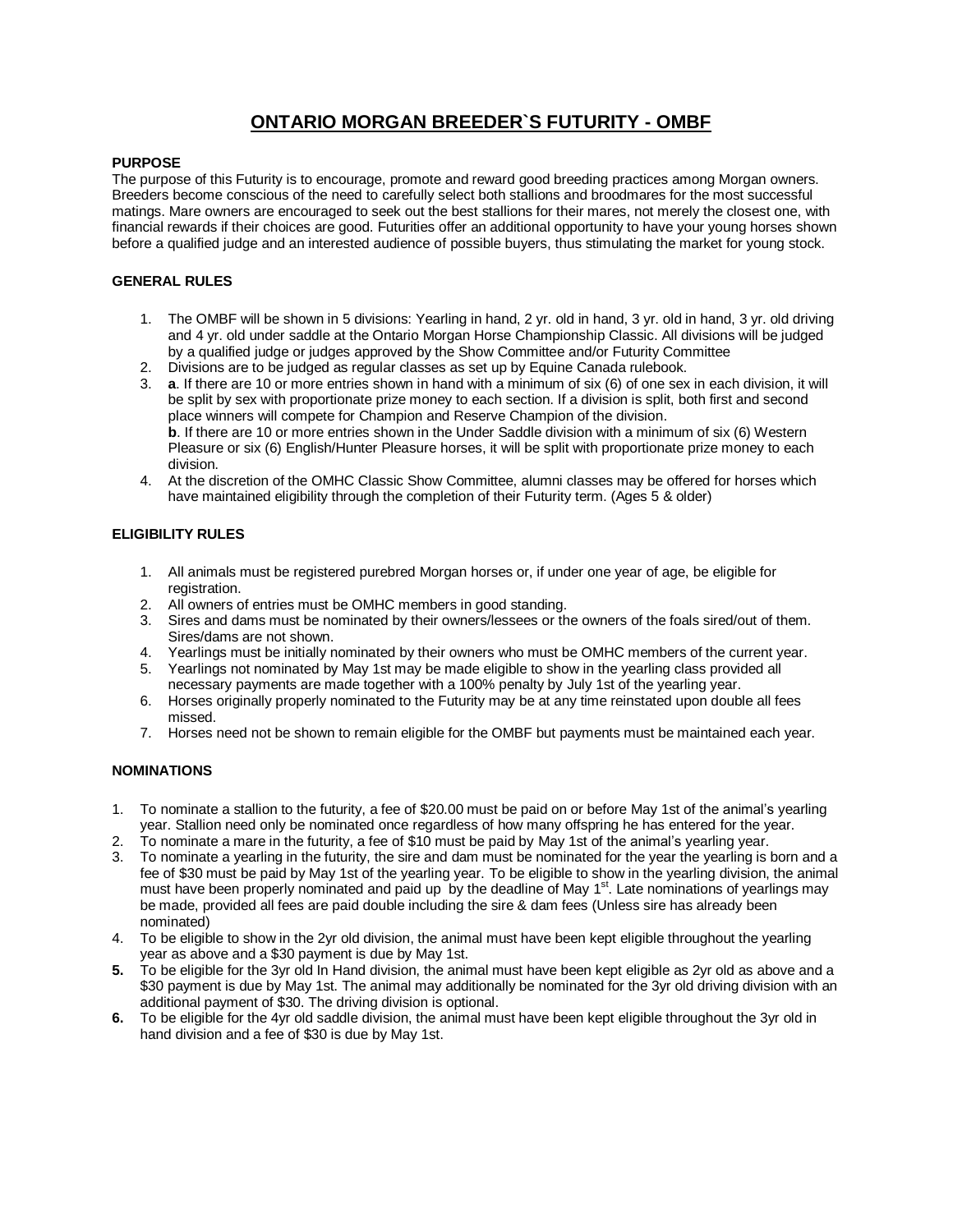## **AWARDS**

| Nominator of Sire of Champion Yearling            | \$30.00 |
|---------------------------------------------------|---------|
| Nominator of Sire of Res. Champion Yearling       | \$20.00 |
| Nominator of Dam of Champion Yearling             | \$30.00 |
| Nominator of Dam of Res. Champion Yearling\$20.00 |         |
| Nominator of Sire of Champion 2 Year Old          | \$30.00 |
| Nominator of Sire of Res. Champion 2 Year Old     | \$20.00 |
| Nominator of Dam of Champion 2 Year Old           | \$30.00 |
| Nominator of Dam of Res. Champion 2 Year Old      | \$20.00 |
| Nominator of Sire of Champion 3 Year Old          | \$30.00 |
| Nominator of Sire of Res. Champion 3 Year Old     | \$20.00 |
| Nominator of Dam of Champion 3 Year Old           | \$30.00 |
| Nominator of Dam of Res. Champion 3 Year Old      | \$20.00 |

**Note:** payouts to the nominators of the sires and dams of Champion and Reserve Champion 3 year olds is for the In Hand division only.

Each year the Futurity funds, plus donations will be proportioned to each division according to the number of entries. Therefore, the more horses entered into a division, the larger the purse for that division.

and the control of the control of the

# **FEE SCHEDULE :**

| <b>Payment Due Dates</b>        | May 1 <sup>st</sup>                                          |
|---------------------------------|--------------------------------------------------------------|
| <b>Stallions</b>                | \$20.00<br>(one payment covers all foals<br>sired that year) |
| Mares                           | \$10.00                                                      |
| Yearlings                       | \$30.00                                                      |
| 2 Year Olds                     | \$30.00                                                      |
| 3 Year Old (In Hand)            | \$30.00                                                      |
| 3 Year Old (Driving - Optional) | \$30.00                                                      |
| 4 Year Old - Under Saddle       | \$30.00                                                      |

**Note:** The fee schedule set out in these Futurity rules is for Morgan horse owners who are members in good standing with the Ontario Morgan Horse Club at the relevant time under the rules.